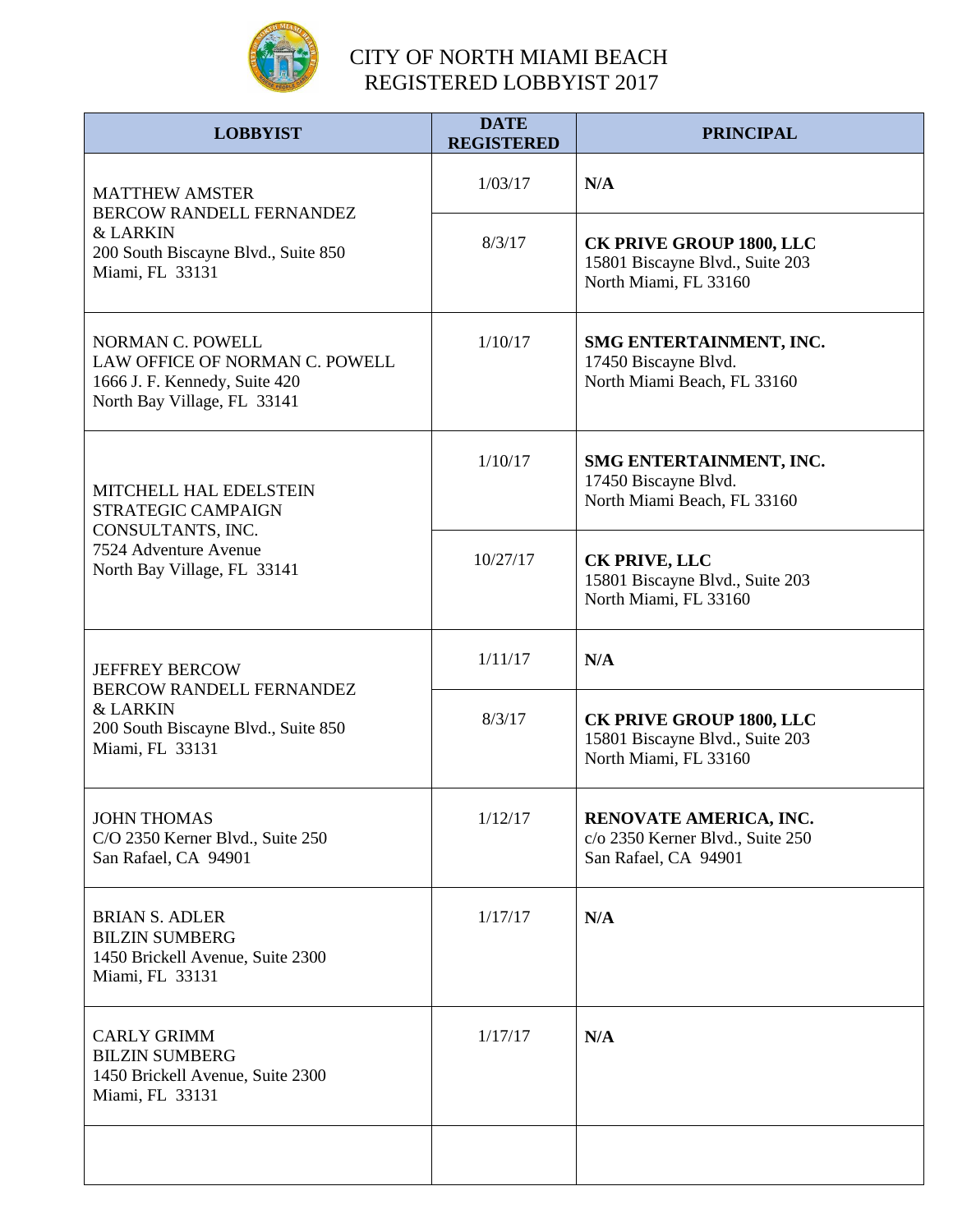

| <b>LOBBYIST</b>                                                                                                     | <b>DATE</b><br><b>REGISTERED</b> | <b>PRINCIPAL</b>                                                                     |
|---------------------------------------------------------------------------------------------------------------------|----------------------------------|--------------------------------------------------------------------------------------|
| <b>VANESSA MADRID</b><br><b>HOLLAND &amp; KNIGHT LLP</b><br>701 Brickell Avenue, Suite 3300<br>Miami, FL 33131      | 1/20/17                          | DEZER DEVELOPMENT LLC<br>18001 Collins Avenue<br>Sunny Isles Beach, FL 33160         |
| <b>VANESSA MADRID</b><br><b>HOLLAND &amp; KNIGHT LLP</b><br>701 Brickell Avenue, Suite 3300<br>Miami, FL 33131      | 6/7/17                           | LAAAJ, LLC<br>17071 West Dixie Highway<br>North Miami Beach, FL 33160                |
|                                                                                                                     | 7/14/17                          | NEW NORTH STRATEGIES, LLC<br>1111 Kane Concourse, Suite 517<br>Bay Harbour, FL 33154 |
| <b>TRACY R. SLAVENS</b><br><b>HOLLAND &amp; KNIGHT LLP</b><br>701 Brickell Avenue, Suite 3300<br>Miami, FL 33131    | 1/20/17                          | DEZER DEVELOPMENT LLC<br>18001 Collins Avenue<br>Sunny Isles Beach, FL 33160         |
|                                                                                                                     | 1/20/17                          | LAAAJ, LLC<br>17071 West Dixie Highway<br>North Miami Beach, FL 33160                |
|                                                                                                                     | 7/14/17                          | NEW NORTH STRATEGIES, LLC<br>1111 Kane Concourse, Suite 517<br>Bay Harbour, FL 33154 |
| <b>JOSEPH G. GOLDSTEIN</b><br><b>HOLLAND &amp; KNIGHT LLP</b><br>701 Brickell Avenue, Suite 3300<br>Miami, FL 33131 | 1/20/17                          | DEZER DEVELOPMENT LLC<br>18001 Collins Avenue<br>Sunny Isles Beach, FL 33160         |
|                                                                                                                     | 1/20/17                          | LAAAJ, LLC<br>17071 West Dixie Highway<br>North Miami Beach, FL 33160                |
|                                                                                                                     | 7/14/17                          | NEW NORTH STRATEGIES, LLC<br>1111 Kane Concourse, Suite 517<br>Bay Harbour, FL 33154 |
|                                                                                                                     |                                  |                                                                                      |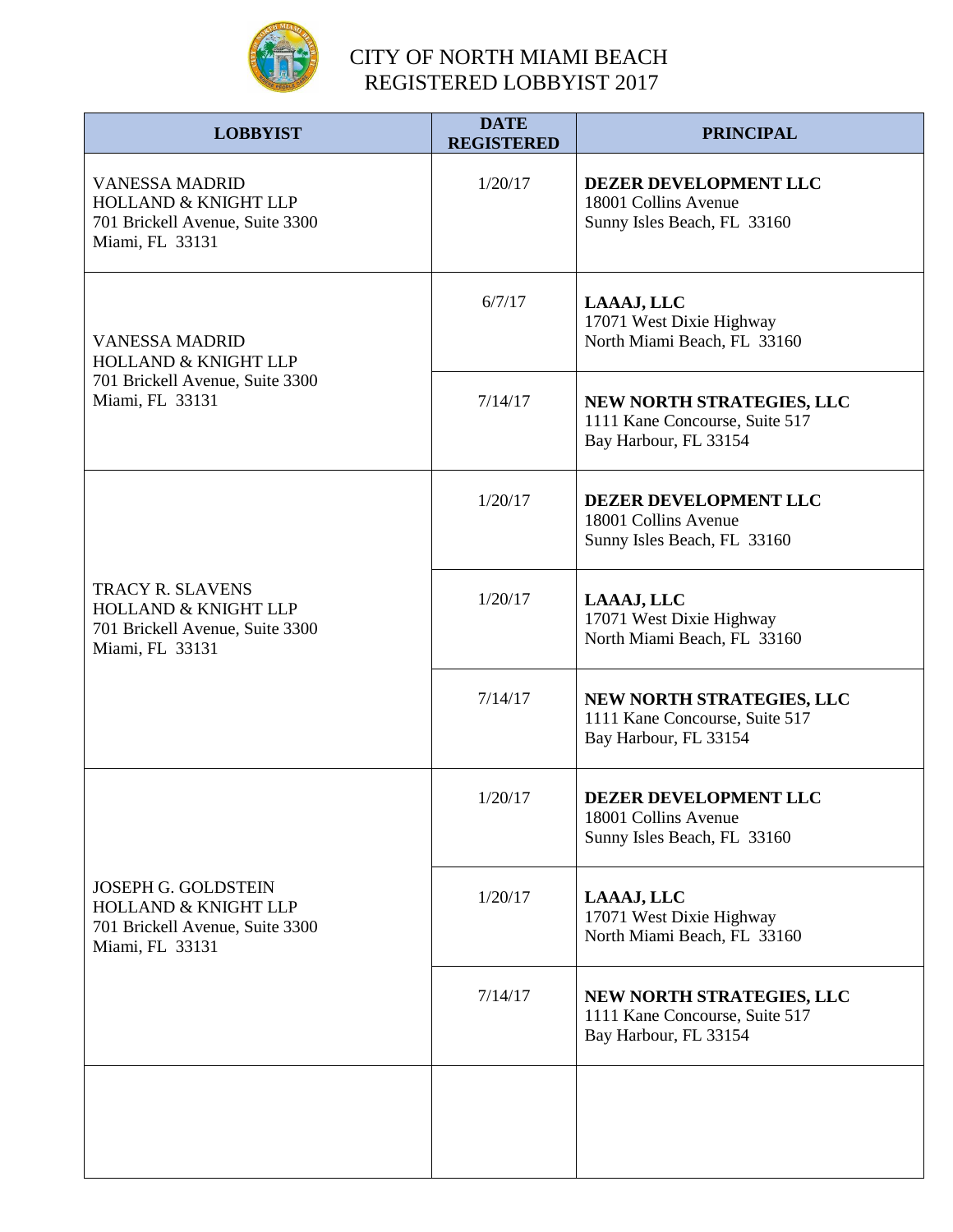

| <b>LOBBYIST</b>                                                                                                                          | <b>DATE</b><br><b>REGISTERED</b> | <b>PRINCIPAL</b>                                                                                |
|------------------------------------------------------------------------------------------------------------------------------------------|----------------------------------|-------------------------------------------------------------------------------------------------|
| ALAN S. ROSENTHAL<br>ROSENTHAL ROSENTHAL RASCO, LLC<br>$20900$ NE $30th$ Avenue<br>Aventura, FL 33180                                    | 1/20/17                          | N/A                                                                                             |
|                                                                                                                                          | 9/18/17                          | PLATINUM SOUTH, INC. dba DEAN'S GOLD<br>2355 NE 163 Street<br>North Miami Beach, FL 33160       |
| <b>STANLEY B. PRICE</b><br><b>BILZIN SUMBERG BAENA PRICE</b><br>& AXELROD, LLP<br>1450 Brickell Avenue, Suite 2350<br>Miami, FL 33131    | 1/20/17                          | <b>CANAL PARK OFFICE 2, LLC</b><br>3363 NE 163 Street, Suite 805<br>North Miami Beach, FL 33160 |
|                                                                                                                                          | 4/3/17                           | CH2M HILL, INC.<br>3150 SW 38th Street, #700<br>Miami, FL 33146                                 |
| <b>JOSEPH S. GELLER</b><br>GREENSPOON MARDER, P.A.<br>200 East Broward Blvd., Suite 1800<br>Fort Lauderdale, FL 33301                    | 2/1/17                           | <b>DOWNTOWN TOWING</b><br>1451 NW 20 <sup>th</sup> Street<br>Miami, FL 33142                    |
| JEFFREY S. BASS<br>SHUBIN & BASS, P.A.<br>46 SW 1st Street, Suite 300<br>Miami, FL 33130                                                 | 3/13/17                          | LAAAJ, LLC<br>17071 West Dixie Hwy<br>North Miami Beach, FL 33160                               |
| <b>RICHARD GARCIA</b><br>RICHARD GARCIA & ASSOCIATES, INC.<br>8065 NE 98th Street<br>Hialeah Gardens, FL 33016                           | 3/13/17                          | LAAAJ, LLC<br>17071 West Dixie Hwy<br>North Miami Beach, FL 33160                               |
| <b>KOBI KARP</b><br>KOBI KARP ARCHITECTURE AND<br><b>INTERIOR DESIGN, INC.</b><br>2915 Biscayne Blvd., Suite 200<br>Miami, FL 33137      | 3/13/17                          | LAAAJ, LLC<br>17071 West Dixie Hwy<br>North Miami Beach, FL 33160                               |
| <b>TAYLOR SHUMATE</b><br>KOBI KARP ARCHITECTURE AND<br><b>INTERIOR DESIGN, INC.</b><br>2915 Biscayne Blvd., Suite 200<br>Miami, FL 33137 | 3/13/17                          | LAAAJ, LLC<br>17071 West Dixie Hwy<br>North Miami Beach, FL 33160                               |
|                                                                                                                                          |                                  |                                                                                                 |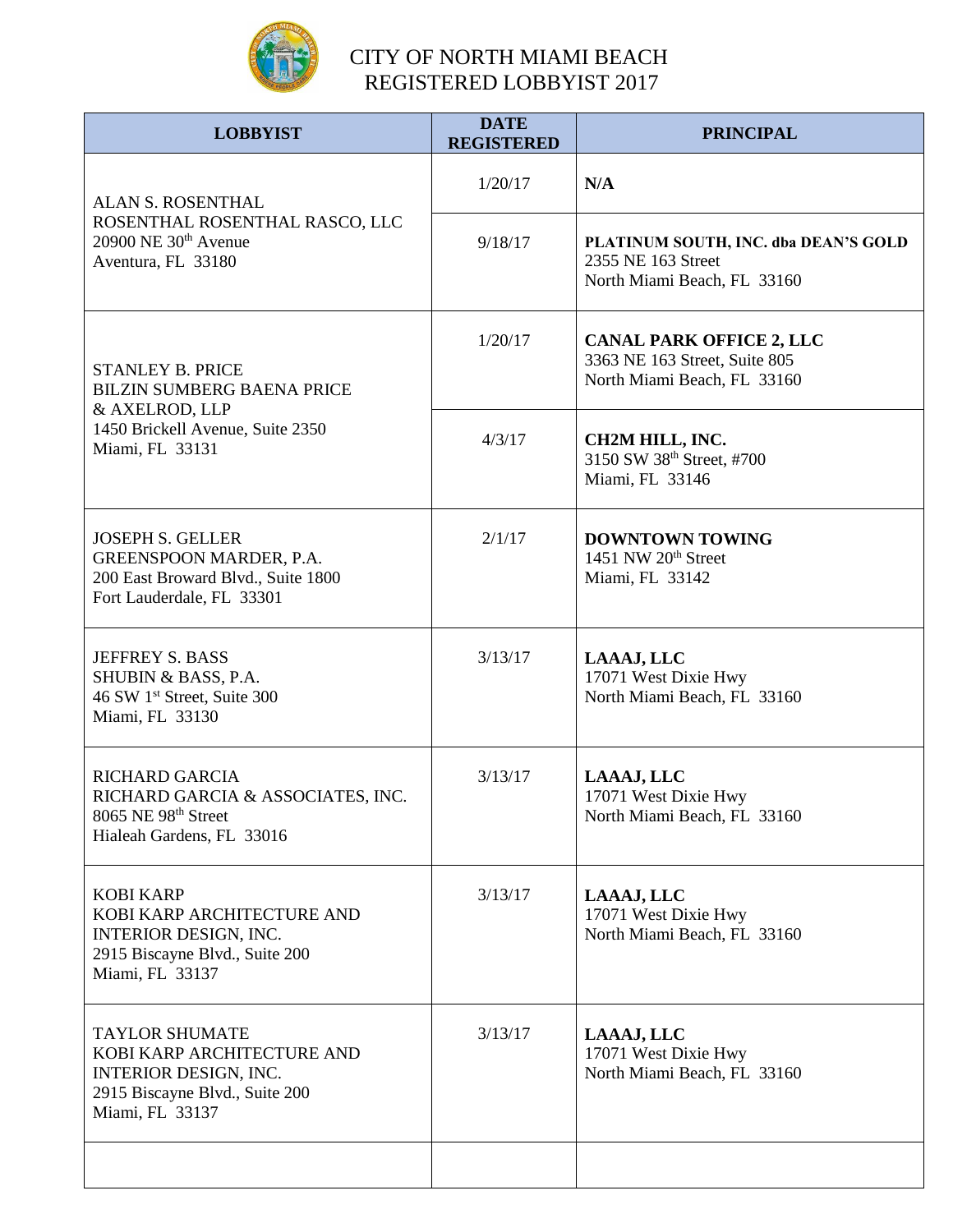

| <b>LOBBYIST</b>                                                                                                       | <b>DATE</b><br><b>REGISTERED</b> | <b>PRINCIPAL</b>                                                                                                                        |
|-----------------------------------------------------------------------------------------------------------------------|----------------------------------|-----------------------------------------------------------------------------------------------------------------------------------------|
| <b>ALAN S. MACKEN</b><br>MACKEN COMPANIES, INC.<br>17071 West Dixie Hwy.<br>North Miami Beach, FL 33160               | 3/13/17                          | LAAAJ, LLC<br>17071 West Dixie Hwy<br>North Miami Beach, FL 33160                                                                       |
| MONTE I. GREENBERG<br>MACKEN COMPANIES, INC.<br>17071 West Dixie Hwy.<br>North Miami Beach, FL 33160                  | 3/13/17                          | LAAAJ, LLC<br>17071 West Dixie Hwy<br>North Miami Beach, FL 33160                                                                       |
| <b>EZRA K. SIEGEL</b><br>MACKEN COMPANIES, INC.<br>17071 West Dixie Hwy.<br>North Miami Beach, FL 33160               | 3/13/17                          | LAAAJ, LLC<br>17071 West Dixie Hwy<br>North Miami Beach, FL 33160                                                                       |
| <b>JODI MACKEN</b><br>MACKEN COMPANIES, INC.<br>17071 West Dixie Hwy.<br>North Miami Beach, FL 33160                  | 3/13/17                          | LAAAJ, LLC<br>17071 West Dixie Hwy<br>North Miami Beach, FL 33160                                                                       |
| <b>ANTONIO QUEVEDO</b><br>HSQ GROUP, INC.<br>5951 NW 173rd Drive, Suite 4<br>Miami, FL 33015                          | 3/13/17                          | LAAAJ, LLC<br>17071 West Dixie Hwy<br>North Miami Beach, FL 33160                                                                       |
| <b>ANDREW MICHAEL WITKIN</b><br>WITKIN HULTS DESIGN GROUP<br>307 South 21 <sup>st</sup> Avenue<br>Hollywood, FL 33020 | 3/14/17                          | LAAAJ, LLC<br>17071 West Dixie Hwy<br>North Miami Beach, FL 33160                                                                       |
|                                                                                                                       | 3/22/17                          | SOCCER DEVELOPMENT GROUP, LLC<br>16425 Collins Avenue, Apt. 2112<br>Sunny Isles Beach, FL 33160                                         |
| <b>JAVIER L. VAZQUEZ</b><br>BERGER SINGERMAN, LLP<br>1450 Brickell Avenue, Suite 1900<br>Miami, FL 33131              | 3/30/17                          | <b>NMB ICE ARENA &amp; SPORTS</b><br><b>COMPLEX, LLC</b><br>1135 Kane Concourse, 6 <sup>th</sup> Floor<br>Bay Harbour Islands, FL 33154 |
|                                                                                                                       | 4/27/17                          | <b>CK PRIVE GROUP 1800, LLC</b><br>15801 Biscayne Blvd., Suite 203<br>North Miami Beach, FL 33160                                       |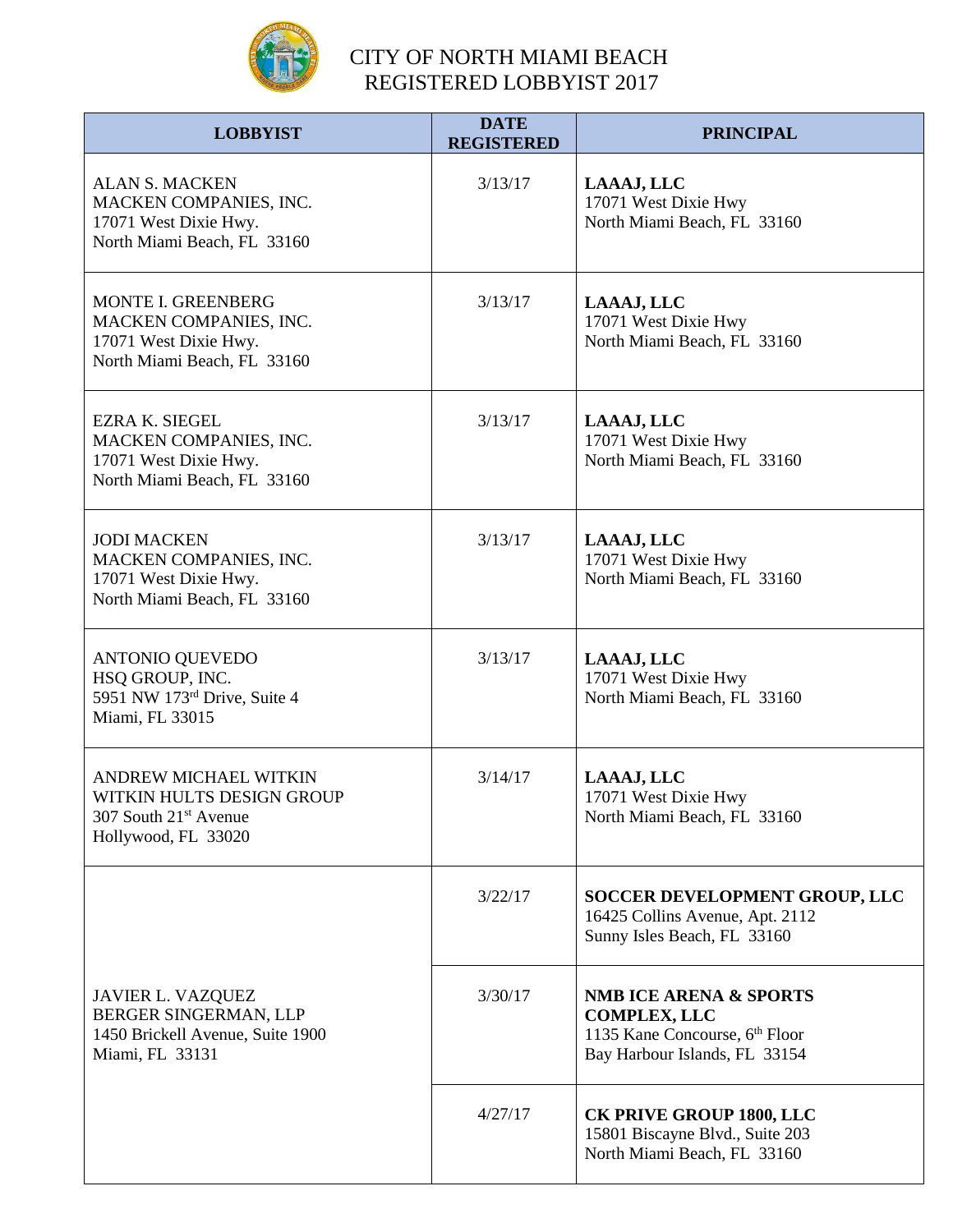

| <b>LOBBYIST</b>                                                                                                                                | <b>DATE</b><br><b>REGISTERED</b> | <b>PRINCIPAL</b>                                                                                                                        |
|------------------------------------------------------------------------------------------------------------------------------------------------|----------------------------------|-----------------------------------------------------------------------------------------------------------------------------------------|
| <b>ANTHONY SCALLO</b><br>NMB ICE ARENA & SPORTS<br>COMPLEX, LLC<br>1135 Kane Concourse, 6 <sup>th</sup> Floor<br>Bay Harbour Islands, FL 33154 | 3/31/17                          | <b>NMB ICE ARENA &amp; SPORTS</b><br><b>COMPLEX, LLC</b><br>1135 Kane Concourse, 6 <sup>th</sup> Floor<br>Bay Harbour Islands, FL 33154 |
| <b>DARIUS KASPARAITIS</b><br>NMB ICE ARENA & SPORTS<br>COMPLEX, LLC<br>1135 Kane Concourse, 6th Floor<br>Bay Harbour Islands, FL 33154         | 3/31/17                          | <b>NMB ICE ARENA &amp; SPORTS</b><br><b>COMPLEX, LLC</b><br>1135 Kane Concourse, 6 <sup>th</sup> Floor<br>Bay Harbour Islands, FL 33154 |
| ALBERT E. DOTSON, JR.<br><b>BILZIN SUMBERG BAENA PRICE</b><br>& AXELROD, LLP<br>1450 Brickell Avenue, Suite 2350<br>Miami, FL 33131            | 4/3/17                           | <b>CH2M HILL, INC.</b><br>3150 SW 38th Street, #700<br>Miami, FL 33146                                                                  |
| <b>JESSICA KRAMER</b><br><b>BILZIN SUMBERG BAENA PRICE</b><br>& AXELROD, LLP<br>1450 Brickell Avenue, Suite 2350<br>Miami, FL 33131            | 4/3/17                           | <b>CH2M HILL, INC.</b><br>3150 SW 38th Street, #700<br>Miami, FL 33146                                                                  |
| <b>ERIC SINGER</b><br><b>BILZIN SUMBERG BAENA PRICE</b><br>& AXELROD, LLP<br>1450 Brickell Avenue, Suite 2350<br>Miami, FL 33131               | 4/3/17                           | CH2M HILL, INC.<br>3150 SW 38th Street, #700<br>Miami, FL 33146                                                                         |
| EDUARDO GONZALEZ<br>SUN CITY STRATEGIES, LLC<br>7625 W 14th Court<br>Hialeah, FL 33014                                                         | 4/3/17                           | <b>U.S. WATER CORP. SVC.</b><br>4939 Cross Bayou Blvd.<br>New Port Richey, FL 34652                                                     |
| <b>JOSEPH B. KALLER</b><br>JOSEPH B. KALLER & ASSOCIATES, P.A.                                                                                 | 4/14/17                          | <b>JOSEPH B. KALLER</b><br>2417 Hollywood Blvd.<br>Hollywood, FL 33020                                                                  |
| 2417 Hollywood Blvd.<br>Hollywood, FL 33020                                                                                                    | 5/22/17                          | <b>ESTHER FARACHE</b><br>12000 Biscayne Blvd., Suite 221<br>North Miami, FL 33181                                                       |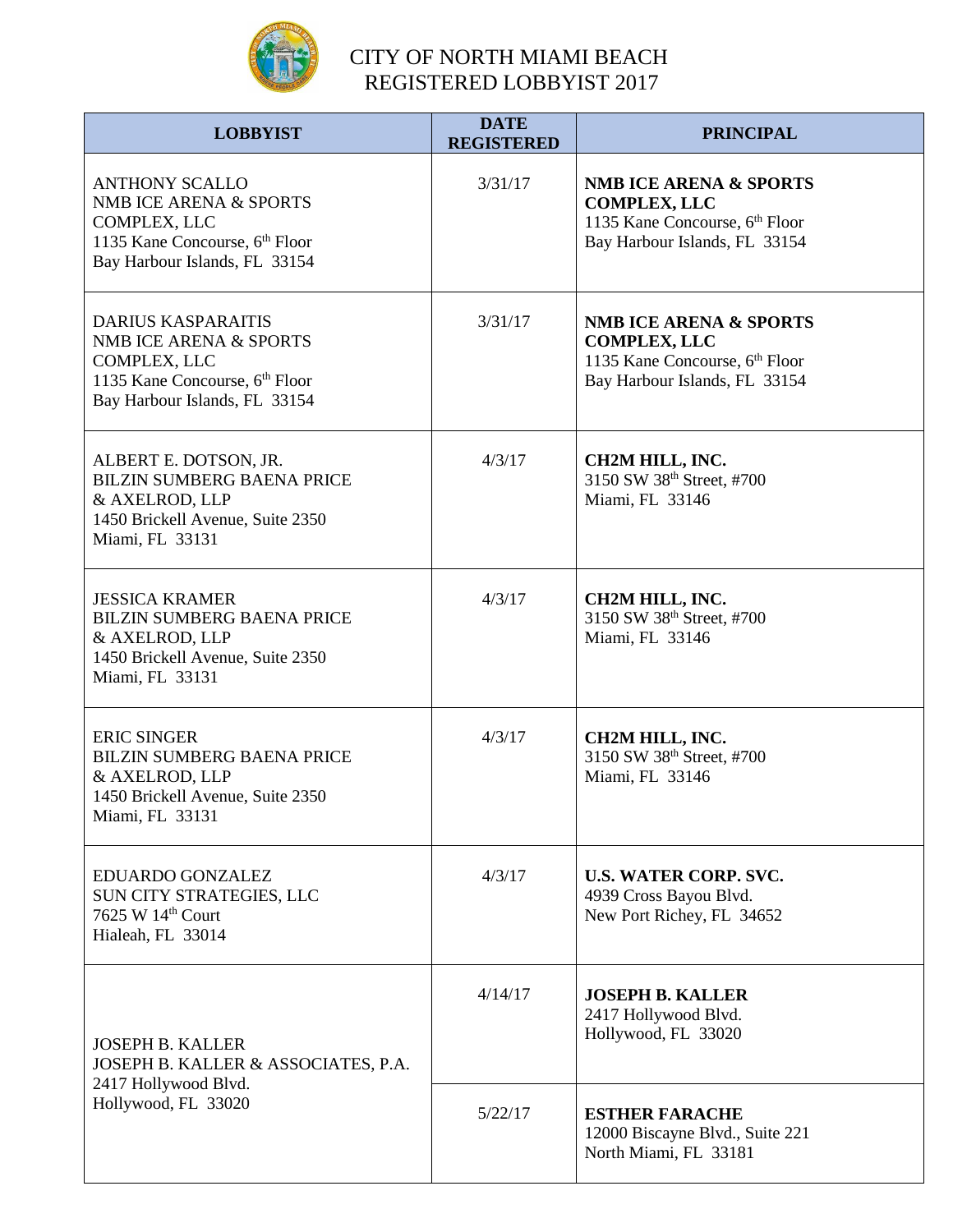

| <b>LOBBYIST</b>                                                                                                                          | <b>DATE</b><br><b>REGISTERED</b> | <b>PRINCIPAL</b>                                                                                  |
|------------------------------------------------------------------------------------------------------------------------------------------|----------------------------------|---------------------------------------------------------------------------------------------------|
| <b>JAVIER E. RABINOVICH</b><br>CK PRIVE GROUP 1800, LLC<br>15801 Biscayne Blvd., Suite 203<br>North Miami Beach, FL 33160                | 4/27/17                          | <b>CK PRIVE GROUP 1800, LLC</b><br>15801 Biscayne Blvd., Suite 203<br>North Miami Beach, FL 33160 |
| <b>ALBERTO KAMHAZI</b><br>CK PRIVE GROUP 1800, LLC<br>15801 Biscayne Blvd., Suite 203<br>North Miami Beach, FL 33160                     | 4/27/17                          | <b>CK PRIVE GROUP 1800, LLC</b><br>15801 Biscayne Blvd., Suite 203<br>North Miami Beach, FL 33160 |
| MICHAEL McDEARMAID<br>McDEARMAID AND ASSOCIATES<br>CONSULTING, LLC<br>840 NE 127 <sup>th</sup> Street<br>North Miami, FL 33161           | 6/1/17                           | <b>DOWNTOWN TOWING</b><br>1451 NE 20 <sup>th</sup> Street<br>Miami, FL 33142                      |
| <b>ERIC H. LIFF</b><br>LAMBERT ADVISORY, LLC<br>1201 Brickell Avenue, Suite 400<br>Miami, FL 33131                                       | 6/7/17                           | LAAAJ, LLC<br>17071 West Dixie Hwy<br>North Miami Beach, FL 33160                                 |
| TIMOTHY J. PLUMMER<br>DAVID PLUMMER & ASSOCIATES<br>1750 Ponce De Leon Blvd.<br>Coral Gables, FL 33134                                   | 6/7/17                           | LAAAJ, LLC<br>17071 West Dixie Highway<br>North Miami Beach, FL 33160                             |
| <b>JORGE L. NAVARRO</b><br><b>GREEN ERG TRAURIG</b><br>333 SE 2 <sup>nd</sup> Avenue, 44 <sup>th</sup> Floor<br>Miami, FL 33131          | 6/14/17                          | <b>MODERN HEALTH CONCEPTS</b><br>$21800$ SW $162nd$ Avenue<br>Miami, FL 33170                     |
| ETHAN B. WASSERMAN<br><b>GREEN ERG TRAURIG</b><br>333 SE 2 <sup>nd</sup> Avenue, 44 <sup>th</sup> Floor<br>Miami, FL 33131               | 6/14/17                          | <b>MODERN HEALTH CONCEPTS</b><br>$21800$ SW $162nd$ Avenue<br>Miami, FL 33170                     |
| <b>GREGORY FONTELA</b><br><b>BERCOW RADELL FERNANDEZ &amp;</b><br>LARKIN, PLLC<br>200 South Biscayne Blvd., Suite 850<br>Miami, FL 33131 | 8/3/17                           | <b>CK PRIVE GROUP 1800, LLC</b><br>15801 Biscayne Blvd., Suite 203<br>North Miami, FL 33160       |
|                                                                                                                                          |                                  |                                                                                                   |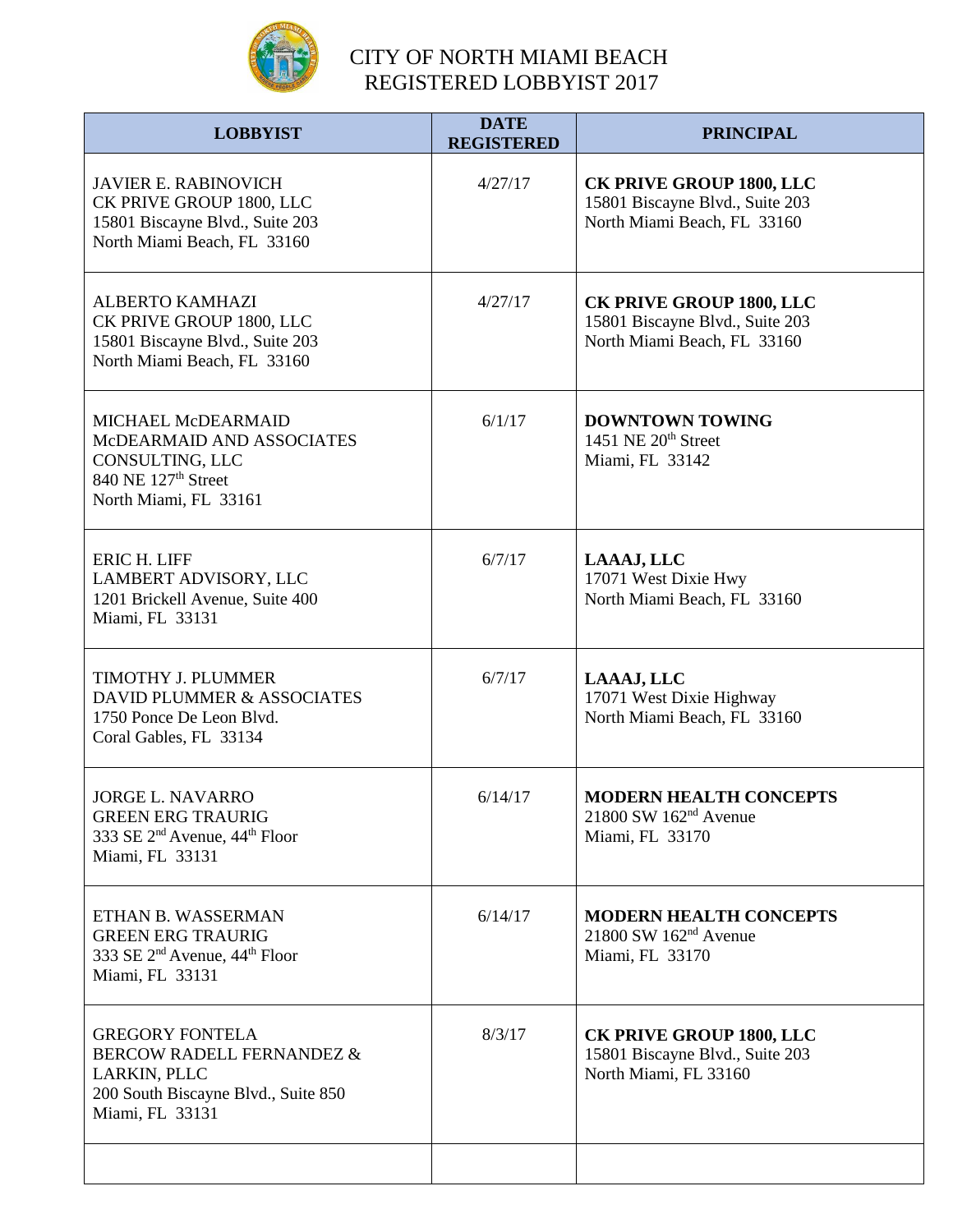

| <b>LOBBYIST</b>                                                                                                          | <b>DATE</b><br><b>REGISTERED</b> | <b>PRINCIPAL</b>                                                                                                          |
|--------------------------------------------------------------------------------------------------------------------------|----------------------------------|---------------------------------------------------------------------------------------------------------------------------|
| <b>RONALD A. SILVER</b><br>RON SILVER AND ASSOCIATES, INC.<br>P.O. Box 802136<br>Aventura, FL 33280                      | 8/8/17                           | <b>IRREVOCABLE INTERVIVOS TRUST OF</b><br><b>RAYMOND GAYLORD WILLIAMS</b><br>1403 Queen Palm Drive<br>Edgewater, FL 32132 |
| <b>VIVIANA JORDAN</b><br>C/O Kerner Blvd. Suite 250<br>San Rafael, CA 94901                                              | 8/8/17                           | AIRBNB, INC.<br>C/O Kerner Blvd. Suite 250<br>San Rafael, CA 94901                                                        |
| <b>CAMILLE MILLER</b><br>CAMILLE MILLER, P.A.<br>1806 North Flamingo Road, #322<br>Pembroke Pines, FL 33028              | 9/18/17                          | <b>CAMILLE MILLER, P.A.</b><br>1806 North Flamingo Road, #322<br>Pembroke Pines, FL 33028                                 |
| <b>SPENCER TEUFEL</b><br><b>KIMLEY-HORN</b><br>600 North Pine Island, Suite 450<br>Plantation, FL 33324                  | 9/20/17                          | <b>CK PRIVE GROUP 1800, LLC</b><br>15801 Biscayne Blvd., Suite 203<br>North Miami, FL 33160                               |
| <b>EDGAR O. CASTRO</b><br>SOUTHERN STRATEGY GROUP<br>999 Ponce De Leon Blvd.<br>Coral Gables, FL 33134                   | 11/2/17                          | <b>OFO US LIMITED</b><br>2850 Middlefield Road, Apt. 319<br>San Francisco, CA 94306                                       |
| <b>MICHELLE ROTH</b><br>KNOX SERVICING, LLC/<br>dba KNOX MEDICAL, LLC<br>82 NE 26th STREET, SUITE 110<br>MIAMI, FL 33137 | 11/30/17                         | KNOX SERVICING, LLC/<br>dba KNOX MEDICAL, LLC<br>82 NE 26th STREET, SUITE 110<br>MIAMI, FL 33137                          |
| ZACHARY R. KOBRIN<br>KNOX SERVICING, LLC/<br>dba KNOX MEDICAL, LLC<br>82 NE 26 STREET, SUITE 110<br>MIAMI, FL 33137      | 11/30/17                         | <b>KNOX SERVICING, LLC/</b><br>dba KNOX MEDICAL, LLC<br>82 NE 26 STREET, SUITE 110<br>MIAMI, FL 33137                     |
| <b>HERNANDO NAVAS</b><br><b>SCHWEBKE-SHISKIN &amp;</b><br>ASSOCIATES, INC.<br>3240 Corporate Way<br>Miramar, FL 33025    | 12/11/17                         | <b>CK PRIVE GROUP 1800, LLC</b><br>15801 Biscayne Blvd., Suite 203<br>North Miami, FL 33160                               |
|                                                                                                                          |                                  |                                                                                                                           |